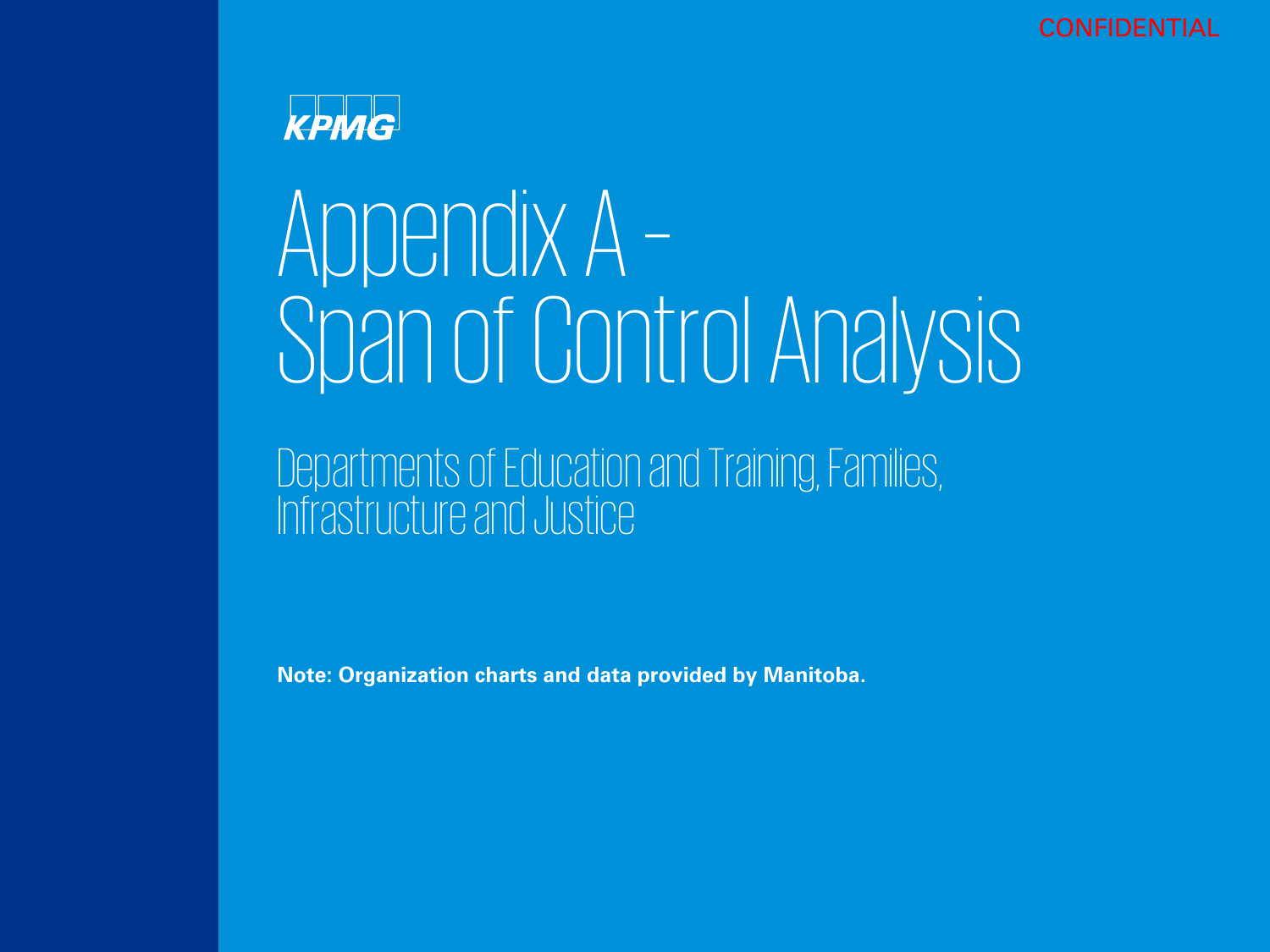### **Span of Control Analysis**

KPMG reviewed the organization charts for Education and Training, Families, Infrastructure and Justice provided by Manitoba , to assess the extent that there may be opportunities in these departments to combine areas, flatten management, reduce costly inefficiencies, and contribute to the broader Workforce Adjustment Strategy (if approved by Government).

This analysis is a starting point, and is intended to provide Treasury Board Secretariat and decision-makers with a tool that can be used to challenge departments and proposals for sustainable reductions and savings during the upcoming budget development process.

Factors that may warrant a more narrow span of control should be considered as part of the decision-making process (e.g., geographically dispersed service delivery, complexity of work, shift work), as well as compensation issues and long-standing vacancies (i.e., eliminating long-standing vacancies may serve to exacerbate narrow spans of control).

#### **Narrow Span of Control (SoC)**

This appendix highlights areas within each of the four departments that appear to have a narrow span of control. We suggest these areas should be considered further, as a narrow span of control could be an indicator of too many layers of management and related costs and inefficiencies. It should be noted that some management/supervisory positions identified may not be within the excluded category of positions; however, these positions could potentially be considered in future years as part of the Government's Workforce Adjustment Strategy.

As noted previously, Government should also consider what is an optimal structure for regional service delivery, as some (common) functional areas may be unnecessarily duplicated in each regional area.

Note: Colours are used in each of the following organizational charts to distinguish between different management layers, for example:

- **Red**: first/top level
- **Black**: second/middle level
- **Purple**: third/lower level

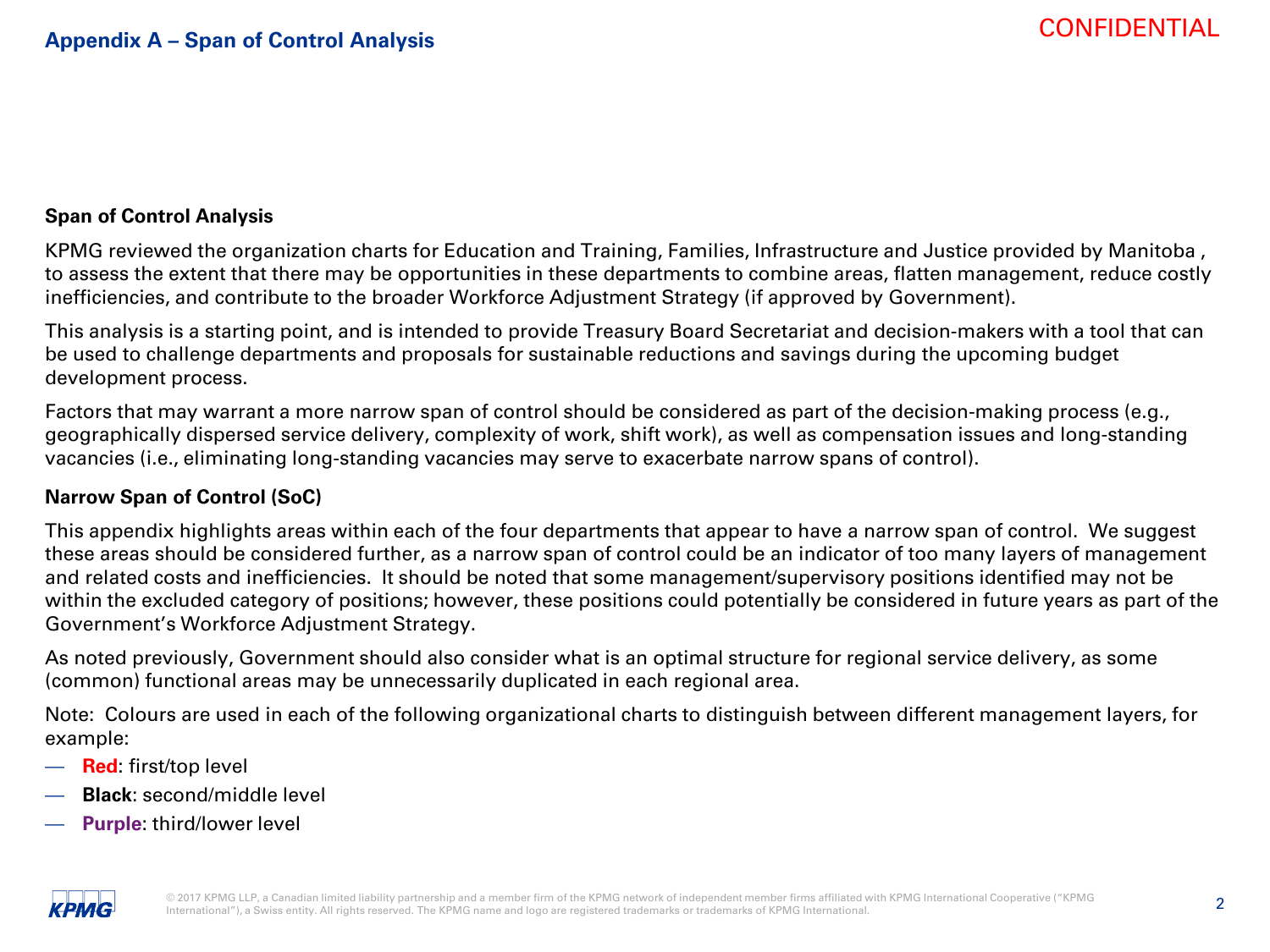



### Department of Education and Training1

1The SoC analysis has not accounted for vacant positions. Manitoba should consider reviewing and eliminating long-standing vacancies which will likely impact the analysis.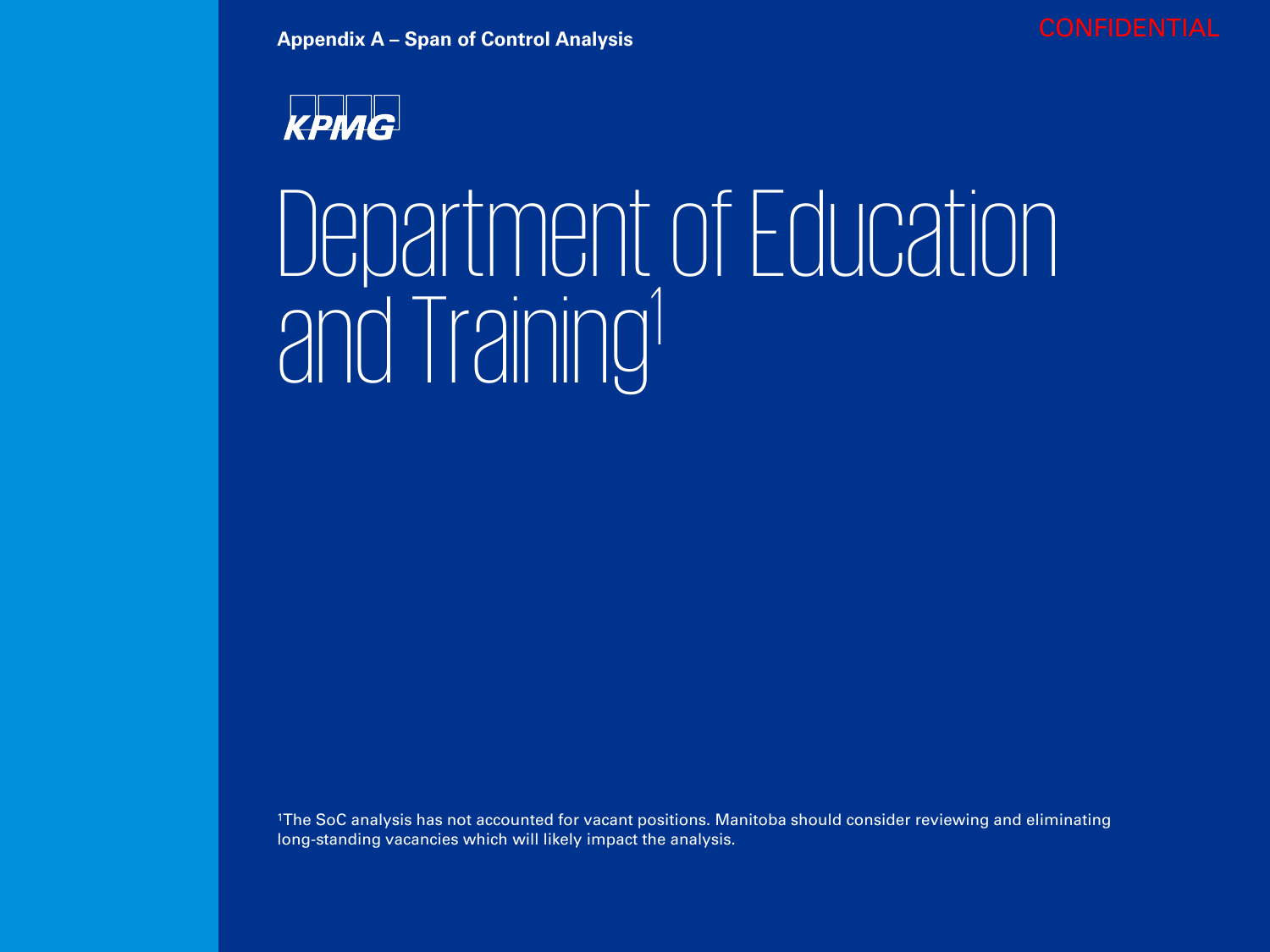### **Span of Control Analysis – Department of Education and Training**

KPMG reviewed the organization charts for Education and Training provided by Manitoba to assess the extent that there may be opportunities within the Department to combine areas, flatten management, reduce costly inefficiencies, and contribute to a broader Workforce Adjustment Strategy.

The following pages identify further, specific areas within Education and Training that appear to have a narrow span of control, as well as areas where there may be potential to combine and streamline functions and programs and flatten management. We suggest these areas should be considered further as a narrow span of control could be an indicator of too many layers of management and related costs and inefficiencies.

Our analysis also suggests that Government should consider the need for numerous and specific classification levels within departments (e.g., "Senior" Executive Director and "Deputy" Executive Director). These titles may be more symptomatic of compensation issues.

This analysis is a starting point, and is intended to provide Treasury Board Secretariat and decision-makers with a tool that can be used to challenge the Department and its proposals for sustainable reductions and savings. Within this context, it should be noted that:

- The following examples should be considered along with the Education and Training examples highlighted in the main body of the business case (which highlighted the prevalence of common policy, IT and finance-related positions across this Department, as well as the distinct offices/directorate that could potentially be combined with other functional areas);
- There may be valid reasons for instances of narrow span of control (e.g., complexity of work);
- Elimination of long-standing vacancies within certain areas of the Department, without further changes, may exacerbate some of the issues identified;
- Some common functional areas may be unnecessarily duplicated within regional service delivery areas; and
- Some management/supervisory positions identified may not be within the excluded category of positions; however, these positions could potentially be considered in future years as part of the Government's Workforce Adjustment Strategy.

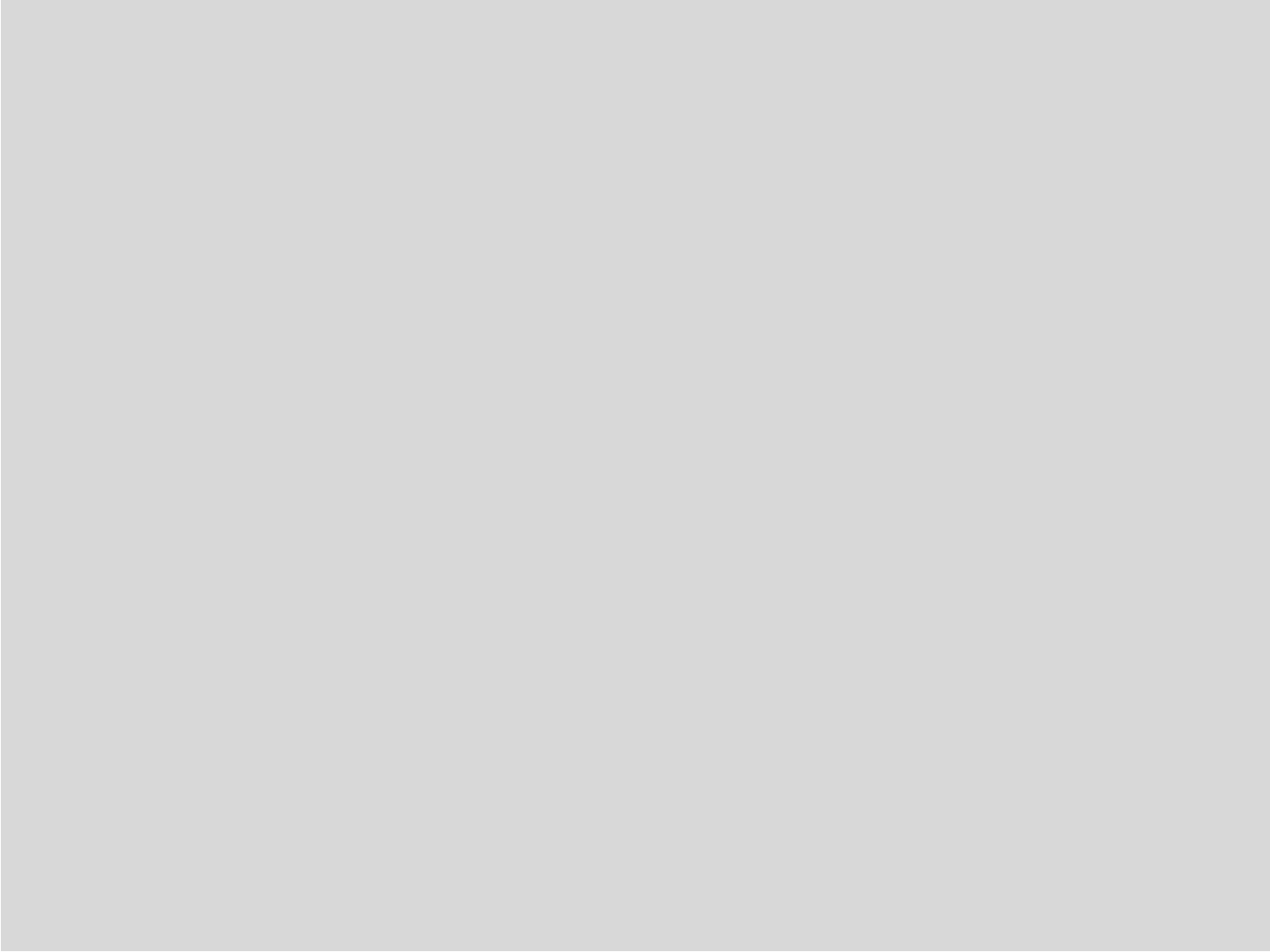

## Department of Families<sup>1</sup>

1The SoC analysis has not accounted for vacant positions. Manitoba should consider reviewing and eliminating long-standing vacancies which will likely impact the analysis.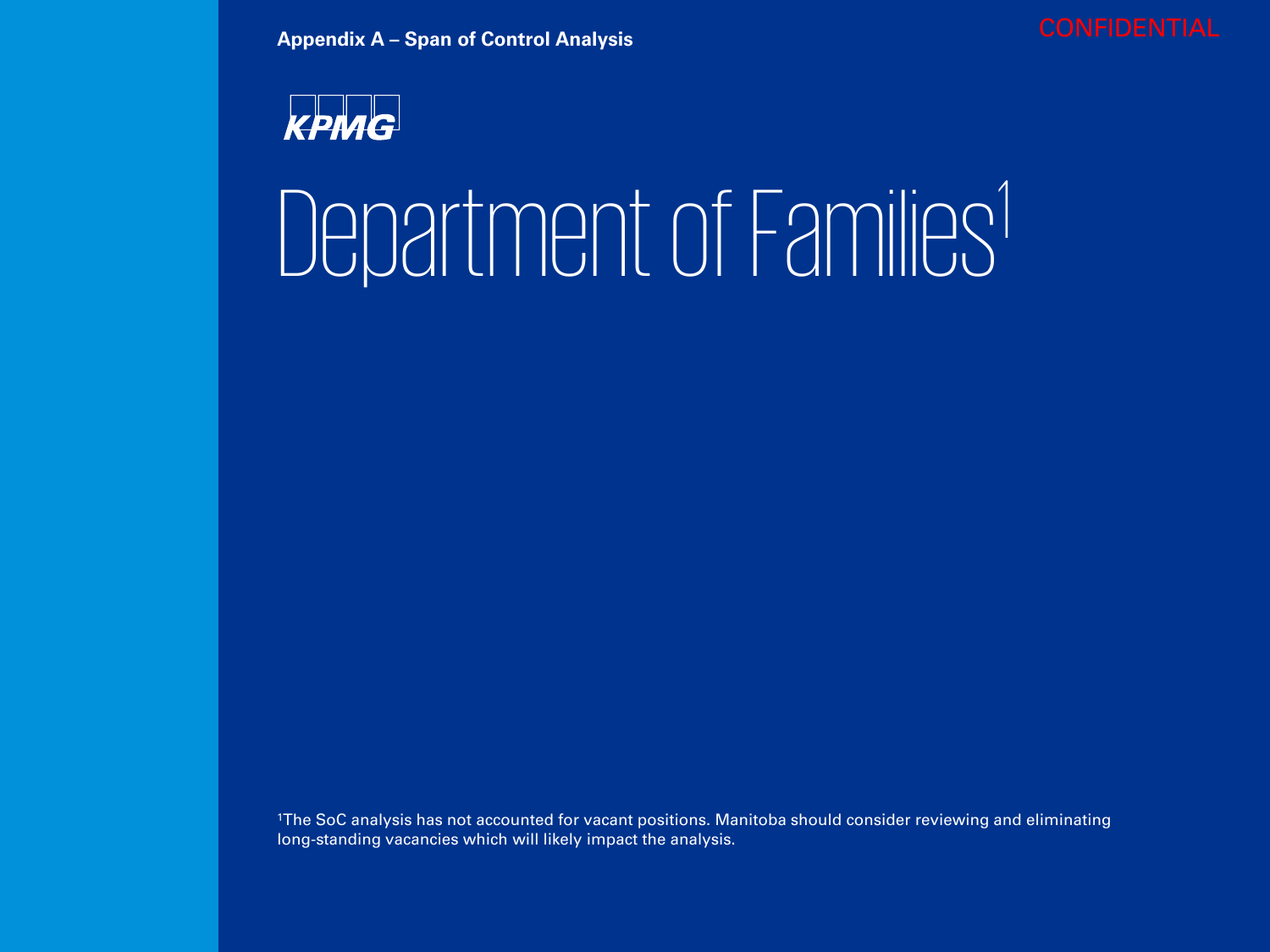#### **Span of Control Analysis – Department of Families**

KPMG reviewed the organization charts for Families provided by Manitoba to assess the extent that there may be opportunities within the Department to combine areas, flatten management, reduce costly inefficiencies, and contribute to a broader Workforce Adjustment Strategy.

The following pages identify further, specific areas within Families that appear to have a narrow span of control, as well as areas where there may be potential to combine and streamline functions and programs and flatten management. We suggest these areas should be considered further as a narrow span of control could be an indicator of too many layers of management and related costs and inefficiencies.

This analysis is a starting point, and is intended to provide Treasury Board Secretariat and decision-makers with a tool that can be used to challenge the Department and its proposals for sustainable reductions and savings. Within this context, it should be noted that:

- The following examples should be considered along with the Families examples highlighted in the main body of the business case (which highlighted the prevalence of common policy, IT and finance-related positions across this Department, as well as the distinct offices that could potentially be combined with other functional areas);
- There may be valid reasons for instances of narrow span of control (e.g., complexity of work);
- Elimination of long-standing vacancies within certain areas of the Department, without further changes, may exacerbate some of the issues identified;
- Some management structures and positions may be unnecessarily duplicated within the regional service delivery model; and
- Some management/supervisory positions identified may not be within the excluded category of positions; however, these positions could potentially be considered in future years as part of the Government's Workforce Adjustment Strategy.

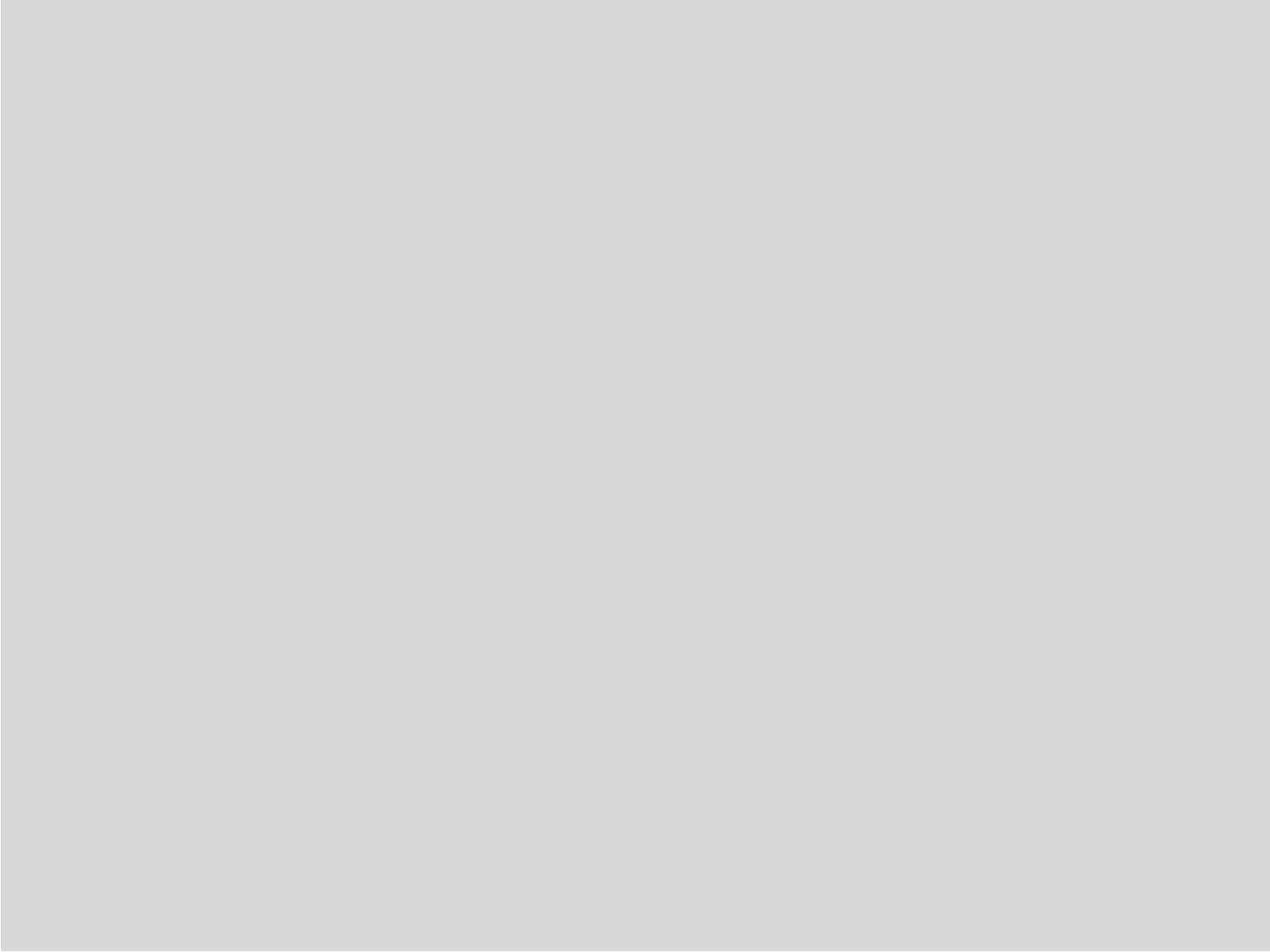



### Department of Infrastructure1

1The SoC analysis has not accounted for vacant positions. Manitoba should consider reviewing and eliminating long-standing vacancies which will likely impact the analysis.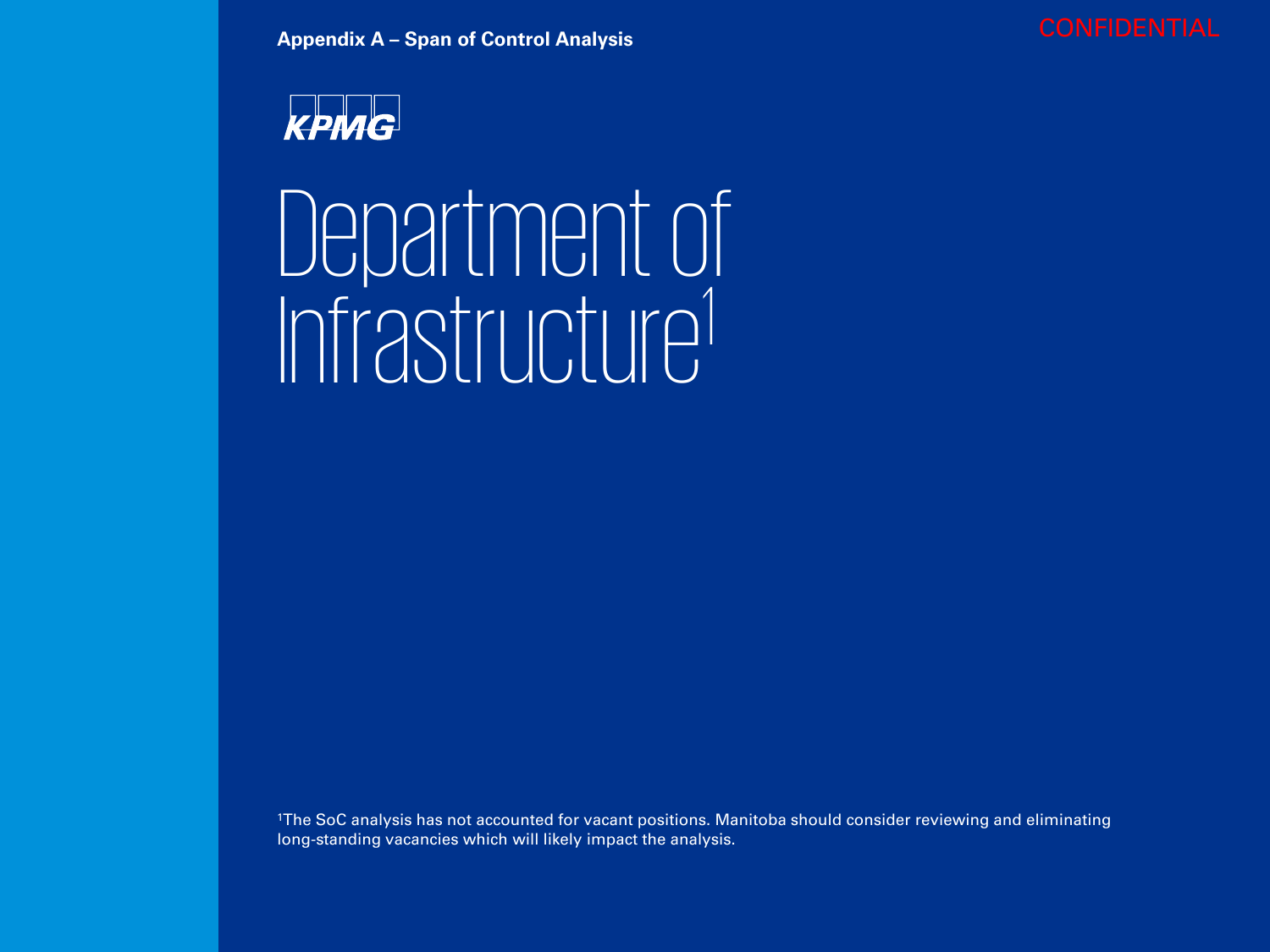### **Span of Control Analysis – Department of Infrastructure**

KPMG reviewed the organization charts for Infrastructure provided by Manitoba to assess the extent that there may be opportunities within the Department to combine areas, flatten management, reduce costly inefficiencies, and contribute to a broader Workforce Adjustment Strategy.

The following pages identify further, specific areas within Infrastructure that appear to have a narrow span of control, as well as areas where there may be potential to combine and streamline functions and programs and flatten management. We suggest these areas should be considered further as a narrow span of control could be an indicator of too many layers of management and related costs and inefficiencies.

This analysis is a starting point, and is intended to provide Treasury Board Secretariat and decision-makers with a tool that can be used to challenge the Department and its proposals for sustainable reductions and savings. Within this context, it should be noted that:

- The organization charts provided to us did not contain a sufficient level of detail to be able to fully assess potential issues and opportunities (e.g., in certain areas, highlighted in the pages below, a block number of positions were identified);
- Long-standing vacancies should be clearly identified and eliminated and, along with sufficient detail in organizational charts, spans of control should be reassessed;
- Further consideration should be given to the need for different technical positions within a single area, and across regional service areas (e.g., regional construction engineer or construction engineer, senior project engineers, regional senior project managers, and senior project managers);
- Some management structures and positions may be unnecessarily duplicated within the regional service delivery model; and
- Some management/supervisory positions identified may not be within the excluded category of positions; however, these positions could potentially be considered in future years as part of the Government's Workforce Adjustment Strategy.

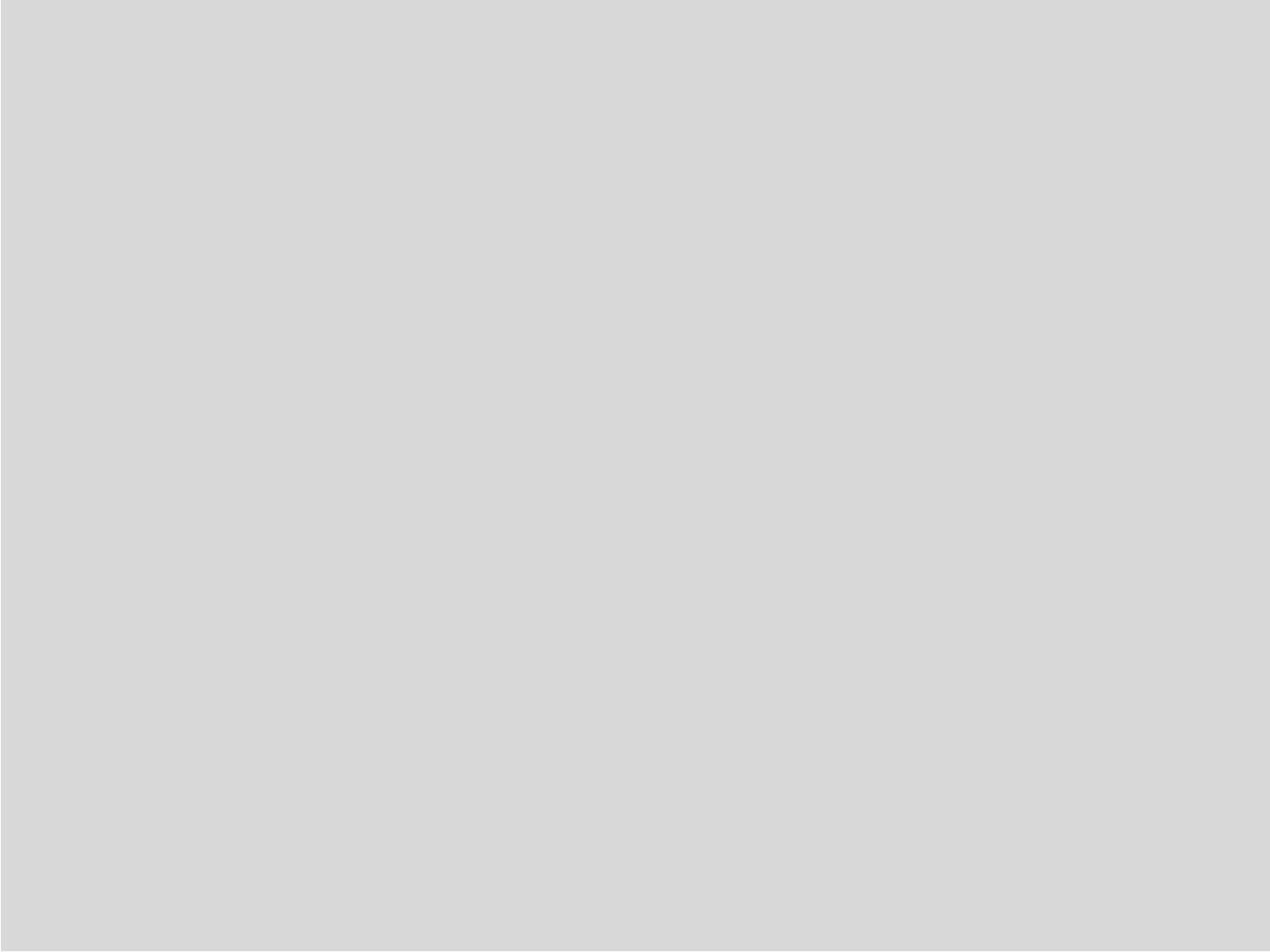

## Department of Justice<sup>1</sup>

1The SoC analysis has not accounted for vacant positions. Manitoba should consider reviewing and eliminating long-standing vacancies which will likely impact the analysis.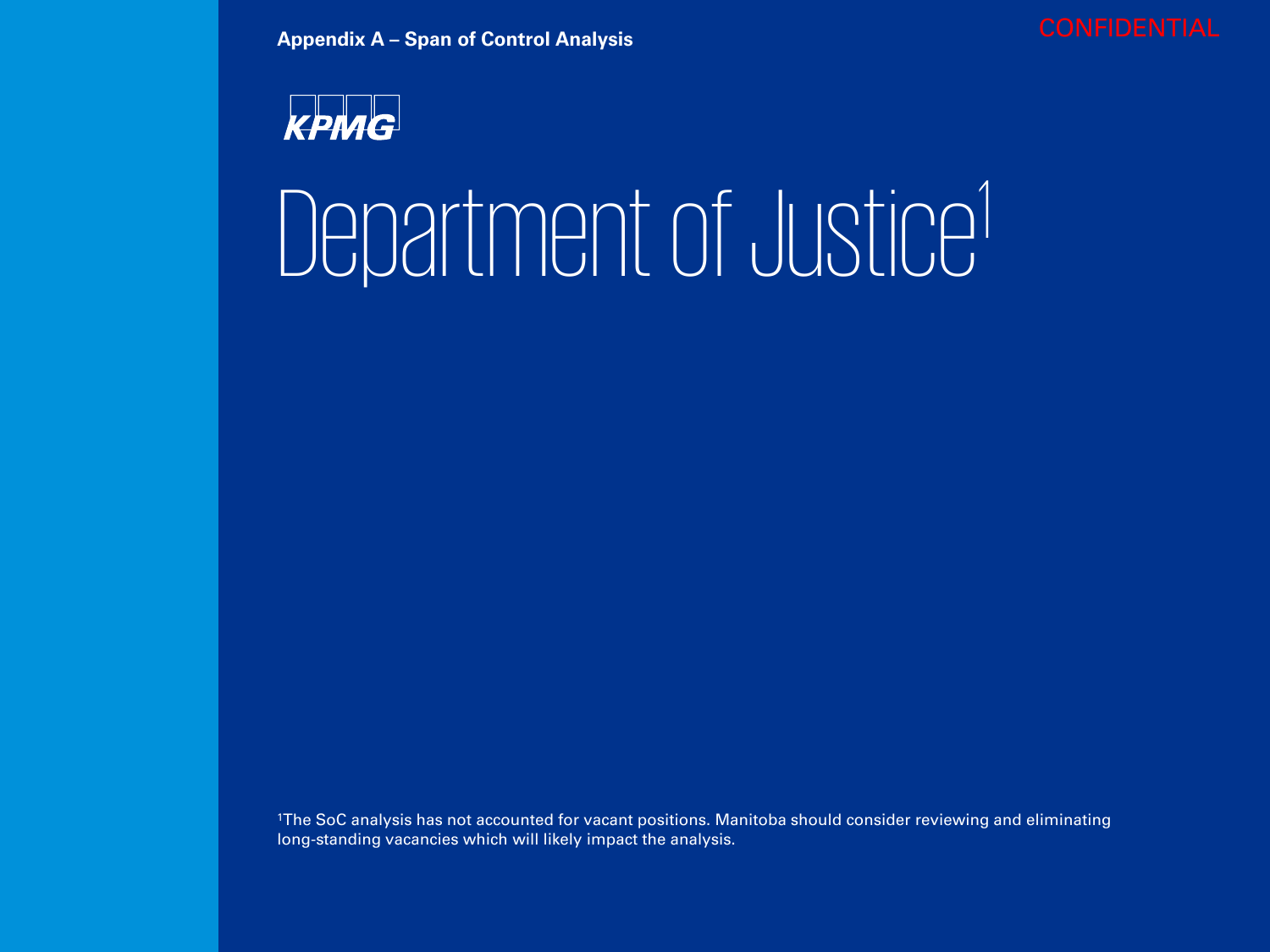#### **Span of Control Analysis – Department of Justice**

KPMG reviewed the organization charts for Justice provided by Manitoba to assess the extent that there may be opportunities within the Department to combine areas, flatten management, reduce costly inefficiencies, and contribute to a broader Workforce Adjustment Strategy.

The following pages identify further, specific areas within Justice that appear to have a narrow span of control, as well as areas where there may be potential to combine and streamline functions and programs and flatten management. We suggest these areas should be considered further as a narrow span of control could be an indicator of too many layers of management and related costs and inefficiencies.

This analysis is a starting point, and is intended to provide Treasury Board Secretariat and decision-makers with a tool that can be used to challenge the Department and its proposals for sustainable reductions and savings. Within this context, it should be noted that:

- The organization charts provided to us did not contain a sufficient level of detail to be able to fully assess potential issues and opportunities;
- Elimination of long-standing vacancies may exacerbate narrow spans of control in some areas and/or provide opportunities to reduce management positions;
- Government may wish to consider the optimal regional structure for this Department (e.g., Sheriff Services Executive Director, Regional Senior Sheriff; Sheriff; Deputy Sheriff); and
- Some management/supervisory positions identified may not be within the excluded category of positions; however, these positions could potentially be considered in future years as part of the Government's Workforce Adjustment Strategy.

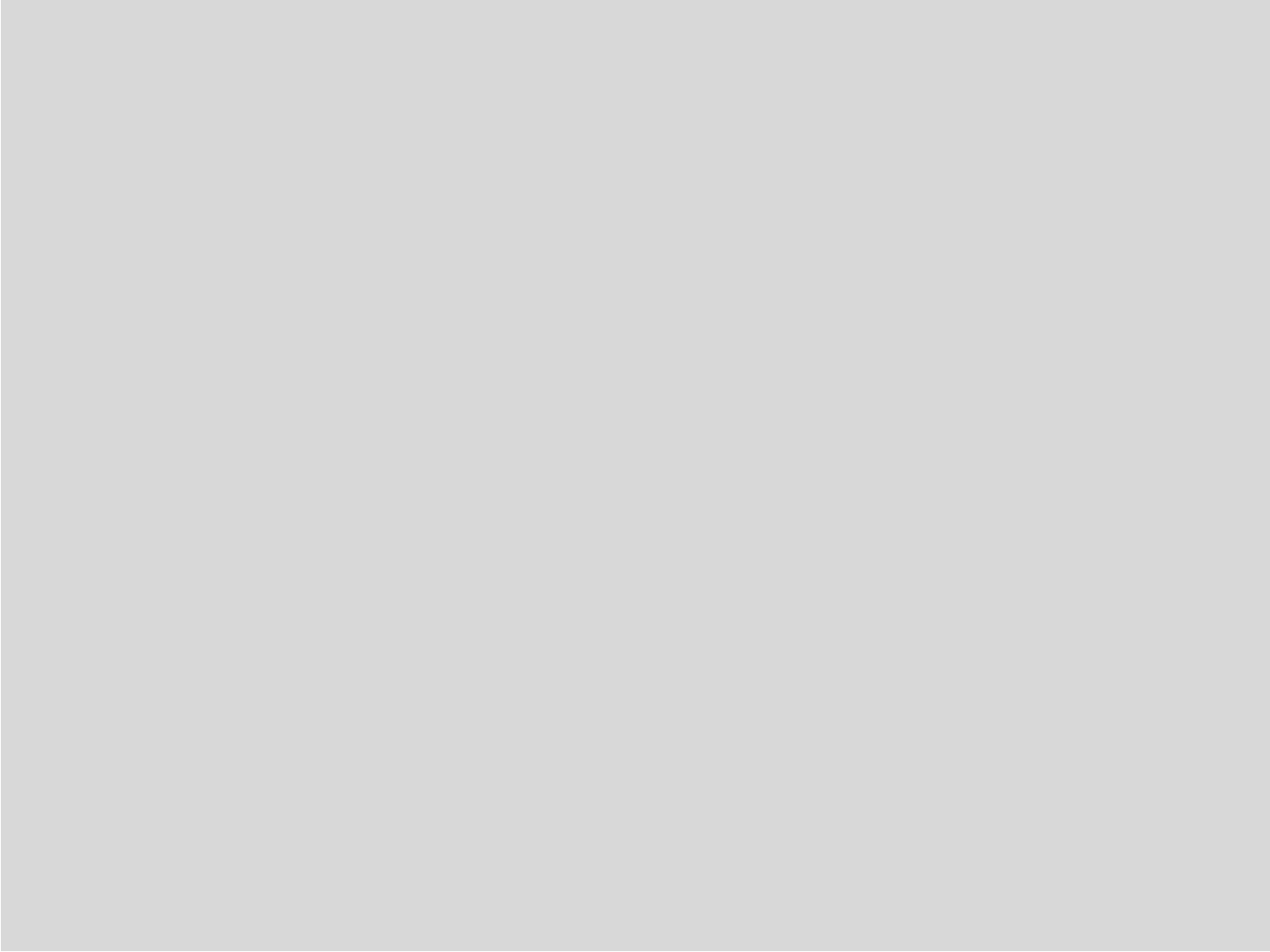



# Appendix B –<br>Distinct Offices and Secretariats

**Note: Organization charts and data provided by Manitoba.**